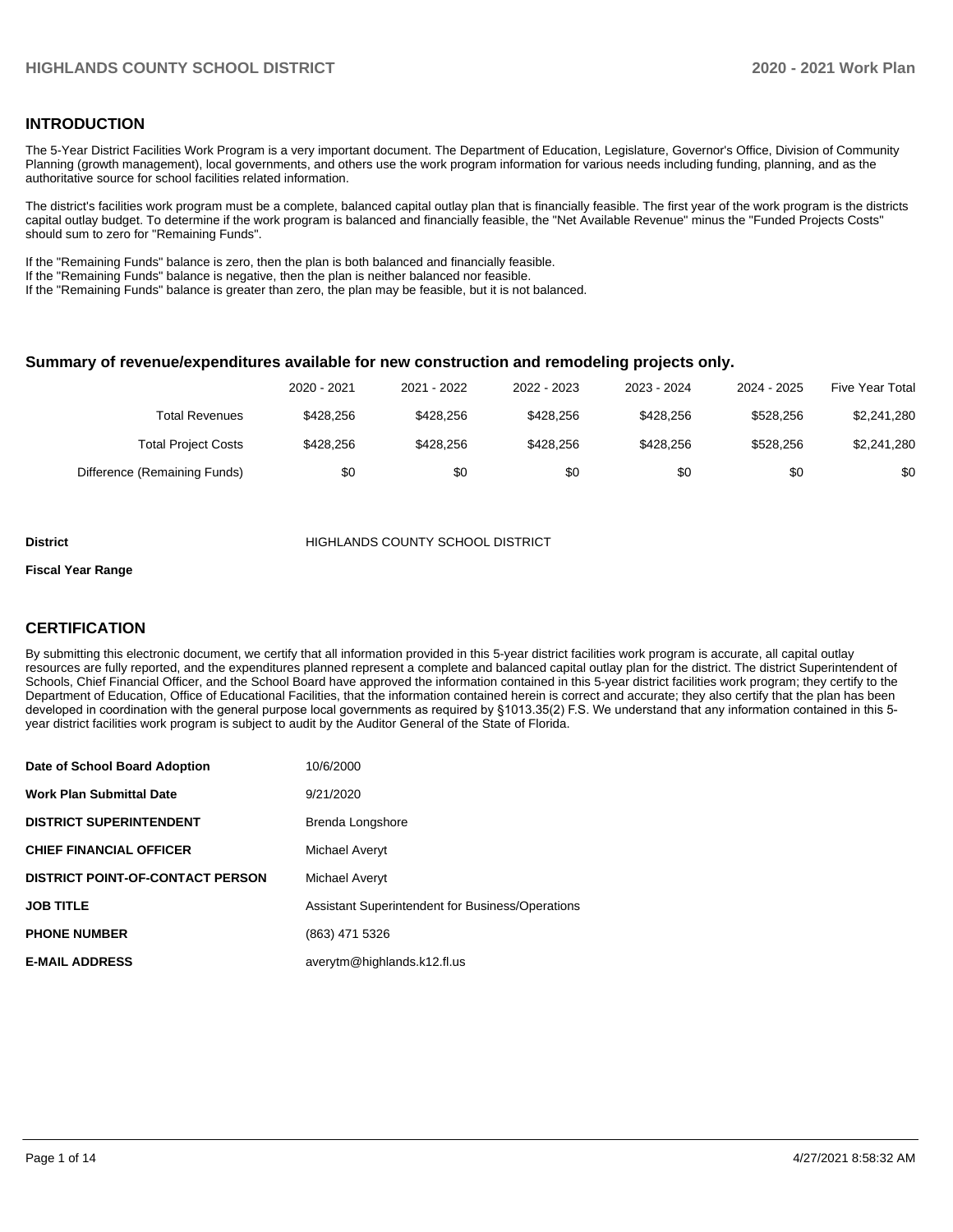# **Expenditures**

### **Expenditure for Maintenance, Repair and Renovation from 1.50-Mills and PECO**

Annually, prior to the adoption of the district school budget, each school board must prepare a tentative district facilities work program that includes a schedule of major repair and renovation projects necessary to maintain the educational and ancillary facilities of the district.

| Item                                             | 2020 - 2021<br><b>Actual Budget</b> | 2021 - 2022<br>Projected | 2022 - 2023<br>Projected | 2023 - 2024<br>Projected | 2024 - 2025<br>Projected | Total |
|--------------------------------------------------|-------------------------------------|--------------------------|--------------------------|--------------------------|--------------------------|-------|
| <b>HVAC</b>                                      | \$0                                 | \$0                      | \$0                      | \$0                      | \$0                      | \$0   |
| Locations: No Locations for this expenditure.    |                                     |                          |                          |                          |                          |       |
| Flooring                                         | \$0                                 | \$0                      | \$0                      | \$0                      | \$0                      | \$0   |
| Locations: No Locations for this expenditure.    |                                     |                          |                          |                          |                          |       |
| Roofing                                          | \$0                                 | \$0                      | \$0                      | \$0                      | \$0                      | \$0   |
| Locations:<br>No Locations for this expenditure. |                                     |                          |                          |                          |                          |       |
| Safety to Life                                   | \$0                                 | \$0                      | \$0                      | \$0                      | \$0                      | \$0   |
| No Locations for this expenditure.<br>Locations: |                                     |                          |                          |                          |                          |       |
| Fencing                                          | \$0                                 | \$0                      | \$0                      | \$0                      | \$0                      | \$0   |
| Locations: No Locations for this expenditure.    |                                     |                          |                          |                          |                          |       |
| Parking                                          | \$0                                 | \$0                      | \$0                      | \$0                      | \$0                      | \$0   |
| Locations: No Locations for this expenditure.    |                                     |                          |                          |                          |                          |       |
| Electrical                                       | \$0                                 | \$0                      | \$0                      | \$0                      | \$0                      | \$0   |
| Locations: No Locations for this expenditure.    |                                     |                          |                          |                          |                          |       |
| Fire Alarm                                       | \$0                                 | \$0                      | \$0                      | \$0                      | \$0                      | \$0   |
| Locations: No Locations for this expenditure.    |                                     |                          |                          |                          |                          |       |
| Telephone/Intercom System                        | \$0                                 | \$0                      | \$0                      | \$0                      | \$0                      | \$0   |
| Locations: No Locations for this expenditure.    |                                     |                          |                          |                          |                          |       |
| <b>Closed Circuit Television</b>                 | \$0                                 | \$0                      | \$0                      | \$0                      | \$0                      | \$0   |
| Locations: No Locations for this expenditure.    |                                     |                          |                          |                          |                          |       |
| Paint                                            | \$0                                 | \$0                      | \$0                      | \$0                      | \$0                      | \$0   |
| Locations: No Locations for this expenditure.    |                                     |                          |                          |                          |                          |       |
| Maintenance/Repair                               | \$0                                 | \$0                      | \$0                      | \$0                      | \$0                      | \$0   |
| Locations: No Locations for this expenditure.    |                                     |                          |                          |                          |                          |       |
| <b>Sub Total:</b>                                | \$0                                 | \$0                      | \$0                      | \$0                      | \$0                      | \$0   |
|                                                  |                                     |                          |                          |                          |                          |       |
| PECO Maintenance Expenditures                    | \$0                                 | \$0                      | \$0                      | \$0                      | \$0                      | \$0   |

**1.50 Mill Sub Total:** \$0 \$0 \$0 \$0 \$0 \$0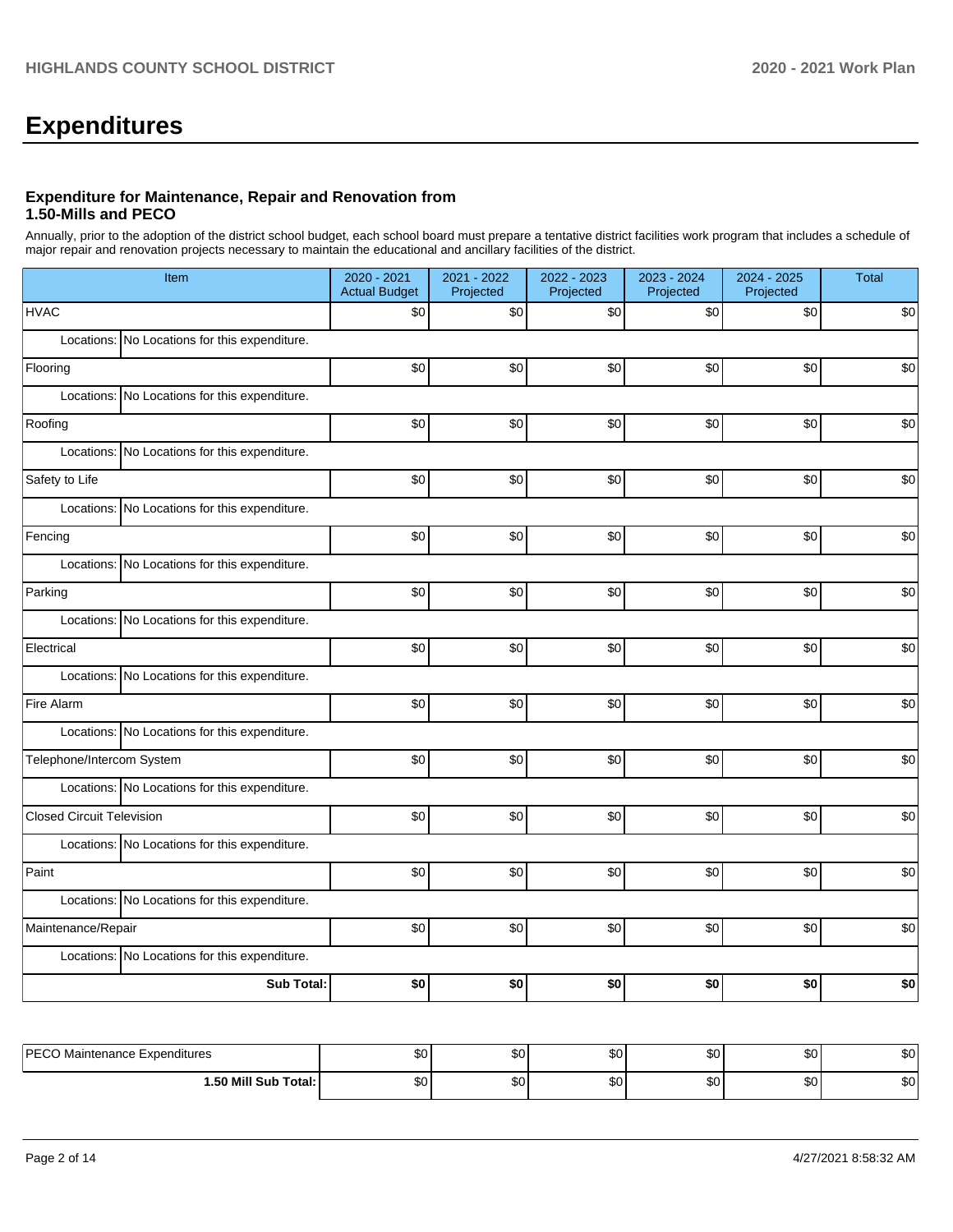No items have been specified.

| Total: | т.<br>- JU ' | SO I | SO I | . | <br>w |
|--------|--------------|------|------|---|-------|
|        |              |      |      |   |       |

#### **Local 1.50 Mill Expenditure For Maintenance, Repair and Renovation**

Anticipated expenditures expected from local funding sources over the years covered by the current work plan.

| Item                                                         | 2020 - 2021<br><b>Actual Budget</b> | 2021 - 2022<br>Projected | 2022 - 2023<br>Projected | 2023 - 2024<br>Projected | 2024 - 2025<br>Projected | <b>Total</b> |
|--------------------------------------------------------------|-------------------------------------|--------------------------|--------------------------|--------------------------|--------------------------|--------------|
| Remaining Maint and Repair from 1.5 Mills                    | \$0                                 | \$0                      | \$0                      | \$0                      | \$0                      | \$0          |
| Maintenance/Repair Salaries                                  | \$2,800,000                         | \$2,800,000              | \$2,800,000              | \$2,800,000              | \$2,800,000              | \$14,000,000 |
| School Bus Purchases                                         | \$806,651                           | \$1,046,072              | \$1,225,557              | \$1,388,979              | \$1,462,068              | \$5,929,327  |
| <b>Other Vehicle Purchases</b>                               | \$105,000                           | \$120,000                | \$200,000                | \$300,000                | \$400,000                | \$1,125,000  |
| Capital Outlay Equipment                                     | \$379,000                           | \$379,000                | \$379,000                | \$379,000                | \$379,000                | \$1,895,000  |
| <b>Rent/Lease Payments</b>                                   | \$35,000                            | \$35,000                 | \$35,000                 | \$35,000                 | \$35,000                 | \$175,000    |
| <b>COP Debt Service</b>                                      | \$4,081,738                         | \$4,076,088              | \$4,072,838              | \$4,073,338              | \$4,072,088              | \$20,376,090 |
| Rent/Lease Relocatables                                      | \$85,000                            | \$85,000                 | \$85,000                 | \$85,000                 | \$85,000                 | \$425,000    |
| <b>Environmental Problems</b>                                | \$0                                 | \$0                      | \$0                      | \$0                      | \$0                      | \$0          |
| s.1011.14 Debt Service                                       | \$0                                 | \$0                      | \$0                      | \$0                      | \$0                      | \$0          |
| <b>Special Facilities Construction Account</b>               | \$0                                 | \$0                      | \$0                      | \$0                      | \$0                      | \$0          |
| Premiums for Property Casualty Insurance - 1011.71<br>(4a,b) | \$0                                 | \$0                      | \$0                      | \$0                      | \$0                      | \$0          |
| Qualified School Construction Bonds (QSCB)                   | \$0                                 | \$0                      | \$0                      | \$0                      | \$0                      | \$0          |
| Qualified Zone Academy Bonds (QZAB)                          | \$0                                 | \$0                      | \$0                      | \$0                      | \$0                      | \$0          |
| <b>Local Expenditure Totals:</b>                             | \$8,292,389                         | \$8,541,160              | \$8,797,395              | \$9,061,317              | \$9,233,156              | \$43,925,417 |

# **Revenue**

#### **1.50 Mill Revenue Source**

Schedule of Estimated Capital Outlay Revenue from each currently approved source which is estimated to be available for expenditures on the projects included in the tentative district facilities work program. All amounts are NET after considering carryover balances, interest earned, new COP's, 1011.14 and 1011.15 loans, etc. Districts cannot use 1.5-Mill funds for salaries except for those explicitly associated with maintenance/repair projects. (1011.71 (5), F.S.)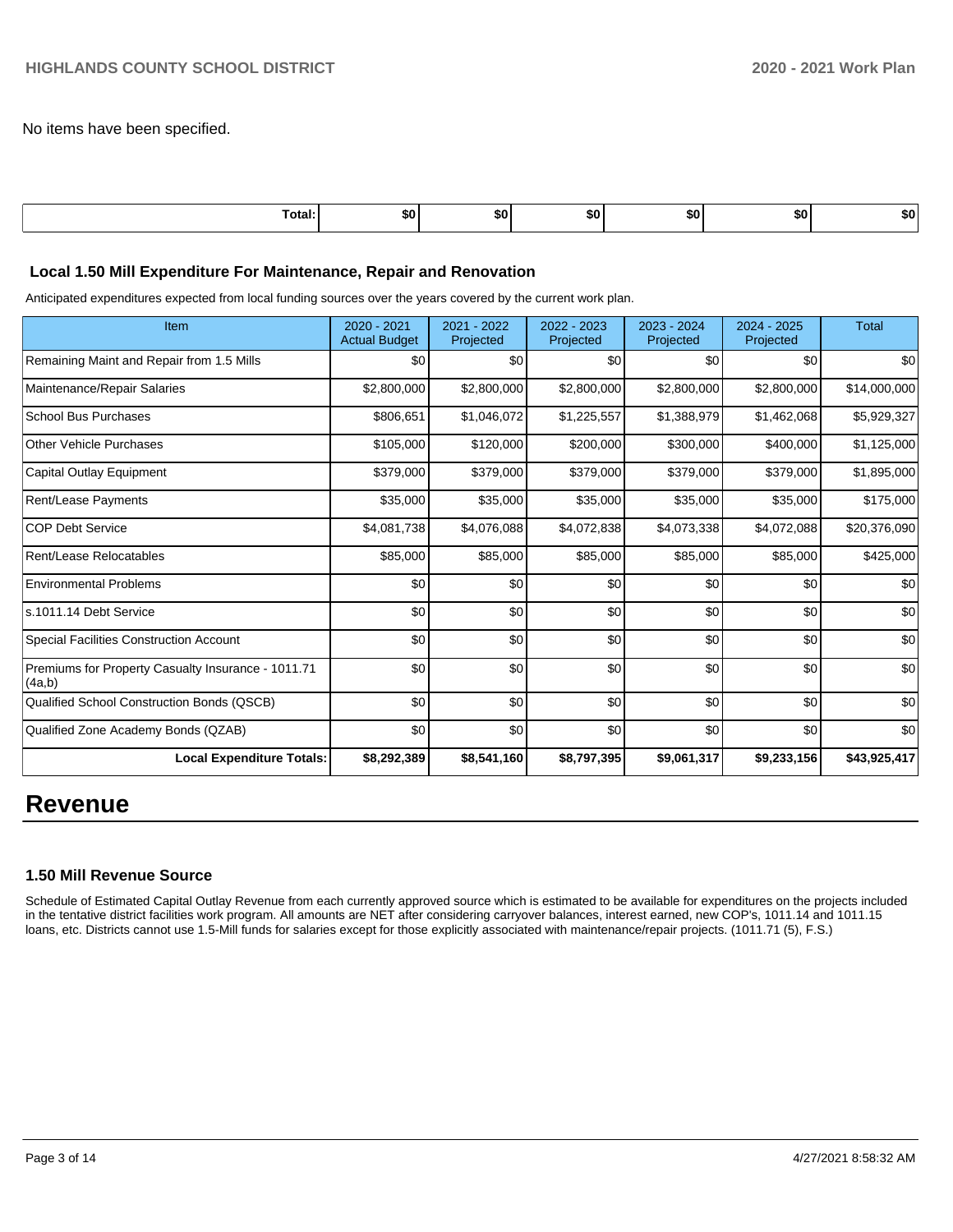| <b>Item</b>                                                                       | Fund | $2020 - 2021$<br><b>Actual Value</b> | $2021 - 2022$<br>Projected | $2022 - 2023$<br>Projected | 2023 - 2024<br>Projected | $2024 - 2025$<br>Projected | <b>Total</b>     |
|-----------------------------------------------------------------------------------|------|--------------------------------------|----------------------------|----------------------------|--------------------------|----------------------------|------------------|
| $(1)$ Non-exempt property<br>lassessed valuation                                  |      | \$5,758,603,226                      | \$5,931,361,322            | \$6,109,302,162            | \$6,292,581,227          | \$6,481,358,664            | \$30,573,206,601 |
| $(2)$ The Millage projected for<br>discretionary capital outlay per<br>ls.1011.71 |      | 1.50                                 | 1.50                       | 1.50                       | 1.50                     | 1.50                       |                  |
| (3) Full value of the 1.50-Mill<br>discretionary capital outlay per<br>ls.1011.71 |      | \$9,674,453                          | \$9,964,687                | \$10,263,628               | \$10,571,536             | \$10,888,683               | \$51,362,987     |
| (4) Value of the portion of the 1.50<br>-Mill ACTUALLY levied                     | 370I | \$8,292,389                          | \$8,541,160                | \$8,797,395                | \$9,061,317              | \$9,333,156                | \$44,025,417     |
| $(5)$ Difference of lines $(3)$ and $(4)$                                         |      | \$1,382,064                          | \$1,423,527                | \$1,466,233                | \$1,510,219              | \$1,555,527                | \$7,337,570      |

#### **PECO Revenue Source**

The figure in the row designated "PECO Maintenance" will be subtracted from funds available for new construction because PECO maintenance dollars cannot be used for new construction.

| Item                                 | Fund | $2020 - 2021$<br><b>Actual Budget</b> | 2021 - 2022<br>Projected | 2022 - 2023<br>Projected | 2023 - 2024<br>Projected | $2024 - 2025$<br>Projected | Total            |
|--------------------------------------|------|---------------------------------------|--------------------------|--------------------------|--------------------------|----------------------------|------------------|
| <b>PECO New Construction</b>         | 340  | \$0                                   | \$0 <sub>1</sub>         | \$0                      | \$0 <sub>1</sub>         | \$0 <sub>1</sub>           | \$0 <sub>1</sub> |
| <b>PECO Maintenance Expenditures</b> |      | ا 30                                  | \$٥١                     | \$0                      | \$0 <sub>1</sub>         | \$0                        | \$0              |
|                                      |      | \$0                                   | \$0                      | \$0                      | \$0                      | \$0                        | \$0              |

### **CO & DS Revenue Source**

Revenue from Capital Outlay and Debt Service funds.

| <b>Item</b>                               | Fund | $2020 - 2021$<br><b>Actual Budget</b> | 2021 - 2022<br>Projected | 2022 - 2023<br>Projected | $2023 - 2024$<br>Projected | $2024 - 2025$<br>Projected | Total       |
|-------------------------------------------|------|---------------------------------------|--------------------------|--------------------------|----------------------------|----------------------------|-------------|
| ICO & DS Cash Flow-through<br>Distributed | 360  | \$416.184                             | \$416.184                | \$416.184                | \$416.184                  | \$416.184                  | \$2,080,920 |
| ICO & DS Interest on<br>Undistributed CO  | 360  | \$12.072                              | \$12.072                 | \$12.072                 | \$12.072                   | \$12.072                   | \$60,360    |
|                                           |      | \$428.256                             | \$428.256                | \$428,256                | \$428.256                  | \$428.256                  | \$2,141,280 |

#### **Fair Share Revenue Source**

Nothing reported for this section. All legally binding commitments for proportionate fair-share mitigation for impacts on public school facilities must be included in the 5-year district work program.

#### **Sales Surtax Referendum**

Specific information about any referendum for a 1-cent or ½-cent surtax referendum during the previous year.

**Did the school district hold a surtax referendum during the past fiscal year 2019 - 2020?**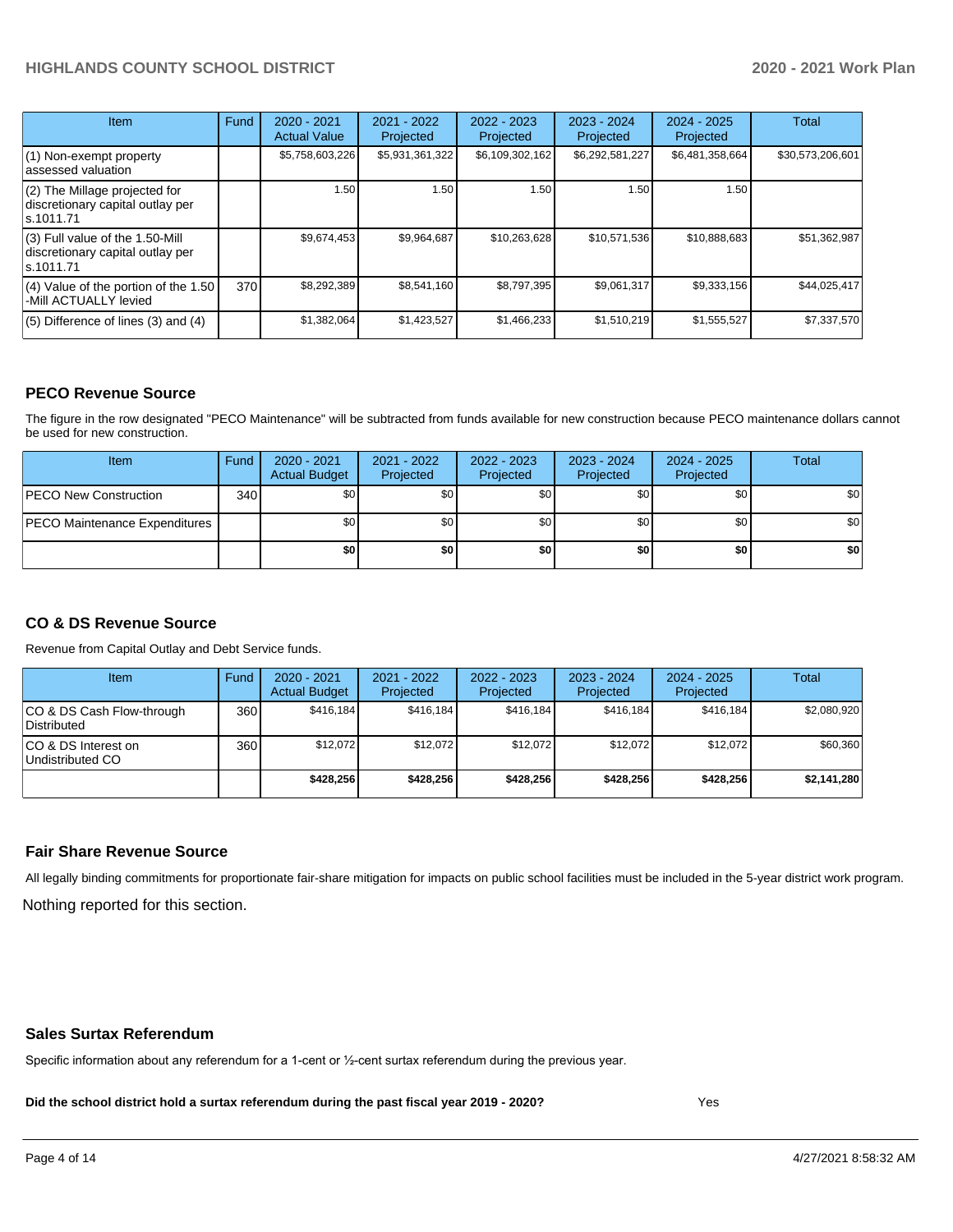| <b>Sales Surtax Type:</b>                                                   | <b>Half Cent Sales Surtax</b> |
|-----------------------------------------------------------------------------|-------------------------------|
| Date of Election:                                                           | 8/30/2016                     |
| Date of Expiration:                                                         | 12/31/2037                    |
| <b>Anticipated Revenue Start Date:</b>                                      | 1/1/2017                      |
| <b>Anticipated Revenue End Date:</b>                                        | 12/31/2037                    |
| <b>Estimated Annualized Revenue:</b>                                        | \$5,800,000                   |
| Total \$ Amount Projected to be Received for the<br><b>Duration of Tax:</b> | \$116,000,000                 |
| Number of Years Tax In Effect:                                              | 20                            |
| <b>Percentage of Vote FOR:</b>                                              | 60%                           |
| <b>Percentage of Vote AGAINST:</b>                                          | $30\%$                        |

# **Additional Revenue Source**

Any additional revenue sources

| Item                                                                                                   | 2020 - 2021<br><b>Actual Value</b> | 2021 - 2022<br>Projected | 2022 - 2023<br>Projected | 2023 - 2024<br>Projected | 2024 - 2025<br>Projected | <b>Total</b> |
|--------------------------------------------------------------------------------------------------------|------------------------------------|--------------------------|--------------------------|--------------------------|--------------------------|--------------|
| Proceeds from a s.1011.14/15 F.S. Loans                                                                | \$0                                | \$0                      | \$0                      | \$0                      | \$0                      | \$0          |
| District Bonds - Voted local bond<br>referendum proceeds per s.9, Art VII<br><b>State Constitution</b> | \$0                                | \$0                      | \$0                      | \$0                      | \$0                      | \$0          |
| Proceeds from Special Act Bonds                                                                        | \$0                                | \$0                      | \$0                      | \$0                      | \$0                      | \$0          |
| Estimated Revenue from CO & DS Bond<br>Sale                                                            | \$0                                | \$0                      | \$0                      | \$0                      | \$0                      | \$0          |
| Proceeds from Voted Capital<br>Improvements millage                                                    | \$0                                | \$0                      | \$0                      | \$0                      | \$0                      | \$0          |
| Other Revenue for Other Capital Projects                                                               | \$0                                | \$0                      | \$0                      | \$0                      | \$0                      | \$0          |
| Proceeds from 1/2 cent sales surtax<br>authorized by school board                                      | \$0                                | \$0                      | \$0                      | \$0                      | \$0                      | \$0          |
| Proceeds from local governmental<br>infrastructure sales surtax                                        | \$0                                | \$0                      | \$0                      | \$0                      | \$0                      | \$0          |
| Proceeds from Certificates of<br>Participation (COP's) Sale                                            | \$0                                | \$0                      | \$0                      | \$0                      | \$0                      | \$0          |
| Classrooms First Bond proceeds amount<br>authorized in FY 1997-98                                      | \$0                                | \$0                      | \$0                      | \$0                      | \$0                      | \$0          |
| <b>Classrooms for Kids</b>                                                                             | \$0                                | \$0                      | \$0                      | \$0                      | \$0                      | \$0          |
| <b>District Equity Recognition</b>                                                                     | \$0                                | \$0                      | \$0                      | \$0                      | \$0                      | \$0          |
| <b>Federal Grants</b>                                                                                  | \$0                                | \$0                      | \$0                      | \$0                      | \$0                      | \$0          |
| Proportionate share mitigation (actual<br>cash revenue only, not in kind donations)                    | \$0                                | \$0                      | \$0                      | \$0                      | \$0                      | \$0          |
| Impact fees received                                                                                   | \$0                                | \$0                      | \$0                      | \$0                      | \$0                      | \$0          |
| Private donations                                                                                      | \$0                                | \$0                      | \$0                      | \$0                      | \$0                      | \$0          |
| Grants from local governments or not-for-<br>profit organizations                                      | \$0                                | \$0                      | \$0                      | \$0                      | \$0                      | \$0          |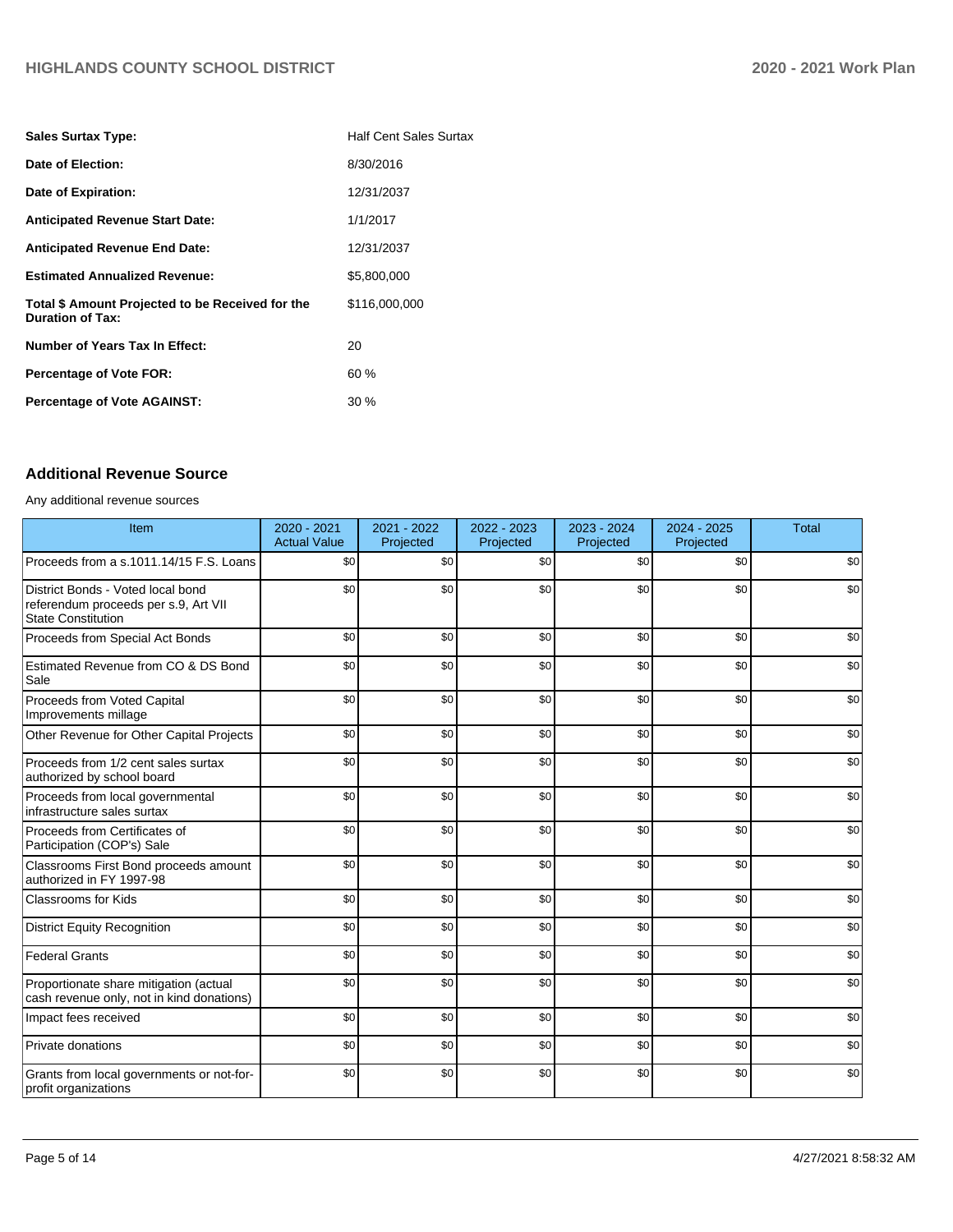| <b>Subtotal</b>                                                                                                    | \$0 | \$0 | \$0 | \$0 | \$0 | \$0 |
|--------------------------------------------------------------------------------------------------------------------|-----|-----|-----|-----|-----|-----|
| Capital Outlay Projects Funds Balance<br>Carried Forward From Total Fund<br>Balance Carried Forward                | \$0 | \$0 | \$0 | \$0 | \$0 | \$0 |
| One Cent - 1/2 Cent Sales Surtax Debt<br>Service From Total Fund Balance Carried<br><b>Forward</b>                 | \$0 | \$0 | \$0 | \$0 | \$0 | \$0 |
| Special Facilities Construction Account                                                                            | \$0 | \$0 | \$0 | \$0 | \$0 | \$0 |
| General Capital Outlay Obligated Fund<br><b>Balance Carried Forward From Total</b><br>Fund Balance Carried Forward | \$0 | \$0 | \$0 | \$0 | \$0 | \$0 |
| <b>Total Fund Balance Carried Forward</b>                                                                          | \$0 | \$0 | \$0 | \$0 | \$0 | \$0 |
| Revenue from Bonds pledging proceeds<br>from 1 cent or 1/2 cent Sales Surtax                                       | \$0 | \$0 | \$0 | \$0 | \$0 | \$0 |
| Interest, Including Profit On Investment                                                                           | \$0 | \$0 | \$0 | \$0 | \$0 | \$0 |

# **Total Revenue Summary**

| <b>Item Name</b>                                           | 2020 - 2021<br><b>Budget</b> | $2021 - 2022$<br>Projected | 2022 - 2023<br>Projected | $2023 - 2024$<br>Projected | 2024 - 2025<br>Projected | <b>Five Year Total</b> |
|------------------------------------------------------------|------------------------------|----------------------------|--------------------------|----------------------------|--------------------------|------------------------|
| Local 1.5 Mill Discretionary Capital Outlay<br>Revenue     | \$8,292,389                  | \$8,541,160                | \$8.797.395              | \$9.061.317                | \$9,333,156              | \$44,025,417           |
| PECO and 1.5 Mill Maint and Other 1.5<br>Mill Expenditures | $(\$8,292,389)$              | (\$8,541,160)              | (\$8,797,395)            | (\$9,061,317)              | (\$9,233,156)            | (\$43,925,417)         |
| <b>IPECO Maintenance Revenue</b>                           | \$0 <sub>1</sub>             | \$0                        | \$0                      | \$0                        | \$0                      | \$0                    |
| Available 1.50 Mill for New<br>  Construction              | \$0                          | \$0                        | \$0                      | \$0                        | \$100,000                | \$100,000              |

| <b>Item Name</b>                      | 2020 - 2021<br><b>Budget</b> | $2021 - 2022$<br>Projected | 2022 - 2023<br>Projected | 2023 - 2024<br>Projected | 2024 - 2025<br>Projected | <b>Five Year Total</b> |
|---------------------------------------|------------------------------|----------------------------|--------------------------|--------------------------|--------------------------|------------------------|
| ICO & DS Revenue                      | \$428,256                    | \$428,256                  | \$428,256                | \$428,256                | \$428,256                | \$2,141,280            |
| <b>IPECO New Construction Revenue</b> | \$0 <sub>l</sub>             | \$0                        | \$0                      | \$0                      | \$0                      | \$0                    |
| Other/Additional Revenue              | \$0                          | \$0                        | \$0                      | \$0                      | \$0                      | \$0                    |
| <b>Total Additional Revenuel</b>      | \$428,256                    | \$428,256                  | \$428.256                | \$428,256                | \$428,256                | \$2,141,280            |
| <b>Total Available Revenue</b>        | \$428.256                    | \$428.256                  | \$428,256                | \$428.256                | \$528.256                | \$2,241,280            |

# **Project Schedules**

# **Capacity Project Schedules**

A schedule of capital outlay projects necessary to ensure the availability of satisfactory classrooms for the projected student enrollment in K-12 programs.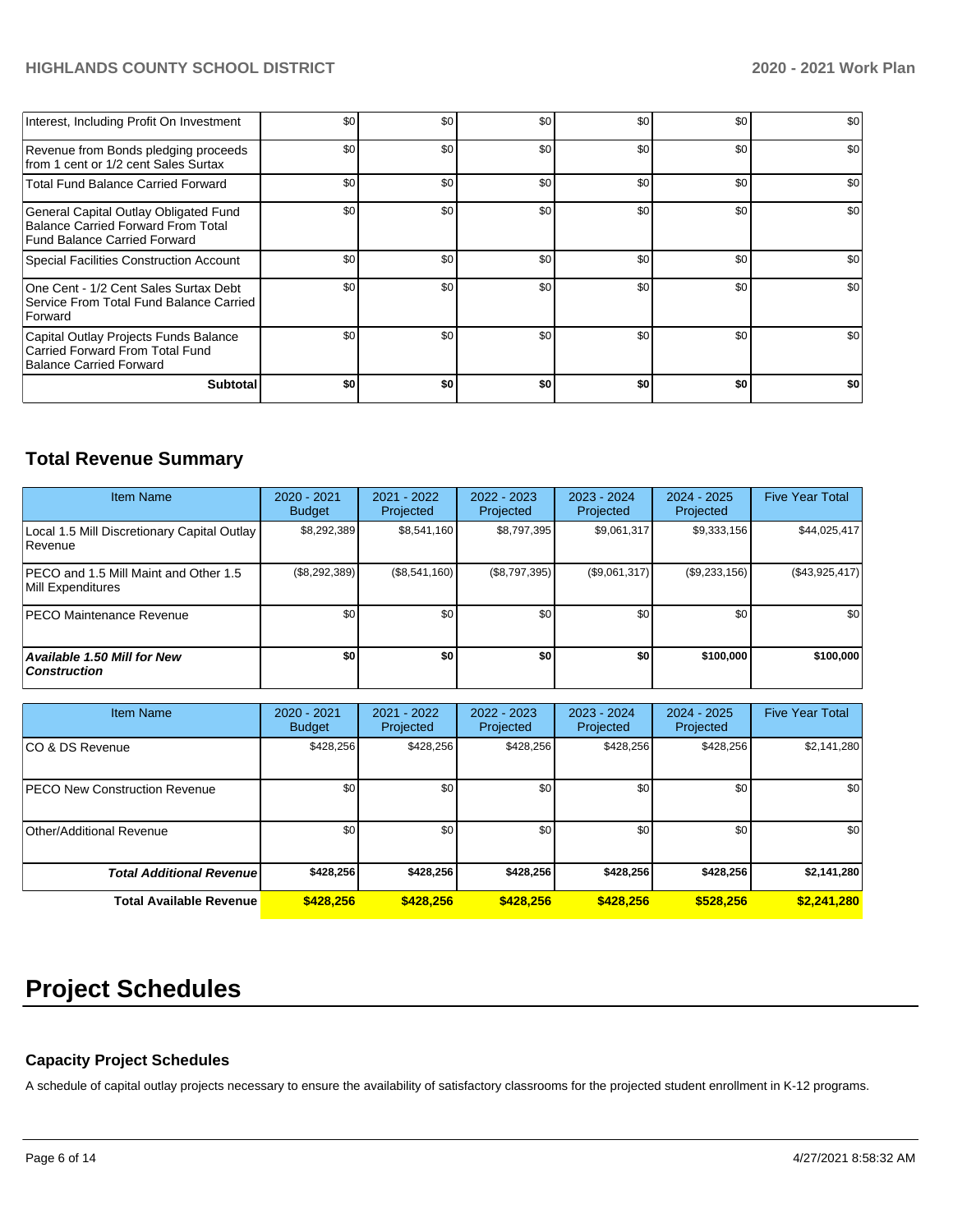Nothing reported for this section.

Nothing reported for this section.

#### **Other Project Schedules**

Major renovations, remodeling, and additions of capital outlay projects that do not add capacity to schools.

| <b>Project Description</b>                               | Location               | 2020 - 2021<br><b>Actual Budget</b> | 2021 - 2022<br>Projected | 2022 - 2023<br>Projected | 2023 - 2024<br>Projected | $2024 - 2025$<br>Projected | Total           | Funded  |
|----------------------------------------------------------|------------------------|-------------------------------------|--------------------------|--------------------------|--------------------------|----------------------------|-----------------|---------|
| Retrofit For Technology                                  | Location not specified | \$428.256                           | \$428.256                | \$428.256                | \$428.256                | \$528.256                  | \$2,241,280 Yes |         |
| Project description not specified Location not specified |                        | \$0                                 | \$0                      | \$0                      | \$0 I                    | \$0                        |                 | $$0$ No |
|                                                          |                        | \$428.256                           | \$428.256                | \$428.256                | \$428,256                | \$528.256                  | \$2,241,280     |         |

#### **Additional Project Schedules**

Any projects that are not identified in the last approved educational plant survey.

Nothing reported for this section.

### **Non Funded Growth Management Project Schedules**

Schedule indicating which projects, due to planned development, that CANNOT be funded from current revenues projected over the next five years.

Nothing reported for this section.

# **Tracking**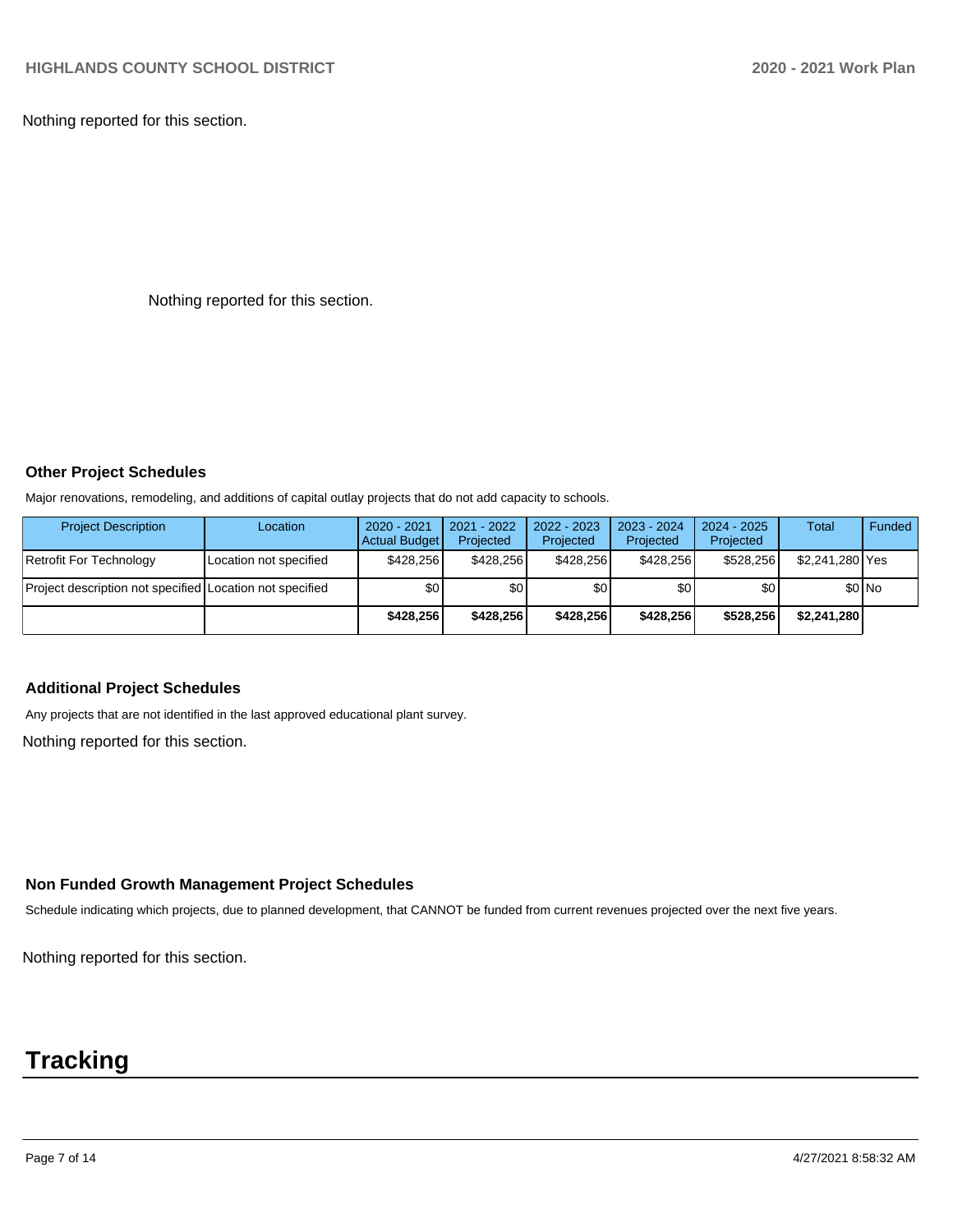# **Capacity Tracking**

| Location                                    | $2020 -$<br>2021 Satis.<br>Stu. Sta. | Actual<br>$2020 -$<br><b>2021 FISH</b><br>Capacity | Actual<br>$2019 -$<br>2020<br><b>COFTE</b> | # Class<br><b>Rooms</b> | Actual<br>Average<br>$2020 -$<br>2021 Class<br><b>Size</b> | Actual<br>$2020 -$<br>2021<br><b>Utilization</b> | <b>New</b><br>Stu.<br>Capacity | <b>New</b><br>Rooms to<br>be<br>Added/Re<br>moved | Projected<br>$2024 -$<br>2025<br><b>COFTE</b> | Projected<br>$2024 -$<br>2025<br><b>Utilization</b> | Projected<br>$2024 -$<br>2025 Class<br><b>Size</b> |
|---------------------------------------------|--------------------------------------|----------------------------------------------------|--------------------------------------------|-------------------------|------------------------------------------------------------|--------------------------------------------------|--------------------------------|---------------------------------------------------|-----------------------------------------------|-----------------------------------------------------|----------------------------------------------------|
| <b>SEBRING MIDDLE</b>                       | 950                                  | 855                                                | 787                                        | 41                      | 19                                                         | 92.00 %                                          | $\Omega$                       | $\Omega$                                          | 715                                           | 84.00 %                                             | 17                                                 |
| LAKE COUNTRY<br><b>ELEMENTARY</b>           | 739                                  | 739                                                | 569                                        | 39                      | 15                                                         | 77.00 %                                          | $\overline{0}$                 | $\Omega$                                          | 539                                           | 73.00 %                                             | 14                                                 |
| LAKE PLACID MIDDLE                          | 945                                  | 850                                                | 700                                        | 41                      | 17                                                         | 82.00 %                                          | $\Omega$                       | $\Omega$                                          | 632                                           | 74.00 %                                             | 15                                                 |
| <b>WOODLAWN</b><br><b>ELEMENTARY</b>        | 759                                  | 759                                                | 670                                        | 41                      | 16                                                         | 88.00%                                           | $\Omega$                       | $\Omega$                                          | 638                                           | 84.00%                                              | 16                                                 |
| PARK ELEMENTARY                             | 724                                  | 714                                                | 508                                        | 40                      | 13                                                         | 71.00 %                                          | $\Omega$                       | $\Omega$                                          | 481                                           | 67.00%                                              | 12                                                 |
| <b>CRACKER TRAIL</b><br><b>ELEMENTARY</b>   | 791                                  | 791                                                | 600                                        | 43                      | 14                                                         | 76.00 %                                          | $\Omega$                       | $\Omega$                                          | 576                                           | 73.00 %                                             | 13                                                 |
| LAKE PLACID SENIOR<br><b>HIGH</b>           | 1,097                                | 932                                                | 743                                        | 45                      | 17                                                         | 80.00 %                                          | $\Omega$                       | $\Omega$                                          | 730                                           | 78.00 %                                             | 16                                                 |
| YOUTH CARE LANE<br><b>SCHOOL</b>            | 47                                   | 47                                                 | 19                                         | $\overline{2}$          | 9                                                          | 39.00 %                                          | $\Omega$                       | $\Omega$                                          | 35                                            | 74.00 %                                             | 18                                                 |
| <b>SUN &amp; LAKE</b><br>ELEMENTARY         | 865                                  | 865                                                | 677                                        | 46                      | 15                                                         | 78.00 %                                          | $\Omega$                       | $\Omega$                                          | 647                                           | 75.00 %                                             | 14                                                 |
| HILL-GUSTAT MIDDLE                          | 975                                  | 877                                                | 723                                        | 42                      | 17                                                         | 82.00%                                           | $\overline{0}$                 | $\Omega$                                          | 651                                           | 74.00 %                                             | 16                                                 |
| THE KINDERGARTEN<br><b>LEARNING CENTER</b>  | 414                                  | 414                                                | 356                                        | 23                      | 15                                                         | 86.00 %                                          | $\Omega$                       | $\Omega$                                          | 339                                           | 82.00%                                              | 15                                                 |
| <b>MEMORIAL</b><br><b>ELEMENTARY SCHOOL</b> | 831                                  | 831                                                | 597                                        | 46                      | 13                                                         | 72.00 %                                          | $\Omega$                       | $\Omega$                                          | 573                                           | 69.00 %                                             | 12                                                 |
| <b>FRED WILD</b><br><b>ELEMENTARY</b>       | 691                                  | 691                                                | 464                                        | 39                      | 12                                                         | 67.00 %                                          | 0                              | $\Omega$                                          | 452                                           | 65.00 %                                             | 12                                                 |
| <b>AVON ELEMENTARY</b>                      | 761                                  | 749                                                | 603                                        | 41                      | 15                                                         | 81.00%                                           | 0                              | $\Omega$                                          | 581                                           | 78.00 %                                             | 14                                                 |
| <b>AVON PARK MIDDLE</b>                     | 1,077                                | 949                                                | 630                                        | 47                      | 13                                                         | 66.00 %                                          | $\Omega$                       | $\Omega$                                          | 577                                           | 61.00%                                              | 12                                                 |
| LAKE PLACID<br><b>ELEMENTARY</b>            | 941                                  | 941                                                | 659                                        | 51                      | 13                                                         | 70.00 %                                          | 0                              | $\Omega$                                          | 631                                           | 67.00 %                                             | 12                                                 |
| <b>SEBRING SENIOR HIGH</b>                  | 2,030                                | 1,928                                              | 1,375                                      | 87                      | 16                                                         | 71.00 %                                          | $\Omega$                       | $\Omega$                                          | 1,358                                         | 70.00%                                              | 16                                                 |
| <b>AVON PARK SENIOR</b><br> HIGH            | 1,403                                | 1,260                                              | 868                                        | 58                      | 15                                                         | 69.00%                                           | $\Omega$                       | $\Omega$                                          | 905                                           | 72.00 %                                             | 16                                                 |
|                                             | 16,040                               | 15,192                                             | 11,550                                     | 772                     | 15                                                         | 76.03%                                           | $\bf{0}$                       | $\bf{0}$                                          | 11,060                                        | 72.80 %                                             | 14                                                 |

The COFTE Projected Total (11,060) for 2024 - 2025 must match the Official Forecasted COFTE Total (11,060 ) for 2024 - 2025 before this section can be completed. In the event that the COFTE Projected Total does not match the Official forecasted COFTE, then the Balanced Projected COFTE Table should be used to balance COFTE.

| Projected COFTE for 2024 - 2025 |        |
|---------------------------------|--------|
| Elementary (PK-3)               | 3,730  |
| Middle $(4-8)$                  | 4,302  |
| High (9-12)                     | 3,028  |
|                                 | 11,060 |

| <b>Grade Level Type</b> | <b>Balanced Projected</b><br>COFTE for 2024 - 2025 |
|-------------------------|----------------------------------------------------|
| Elementary (PK-3)       |                                                    |
| Middle $(4-8)$          |                                                    |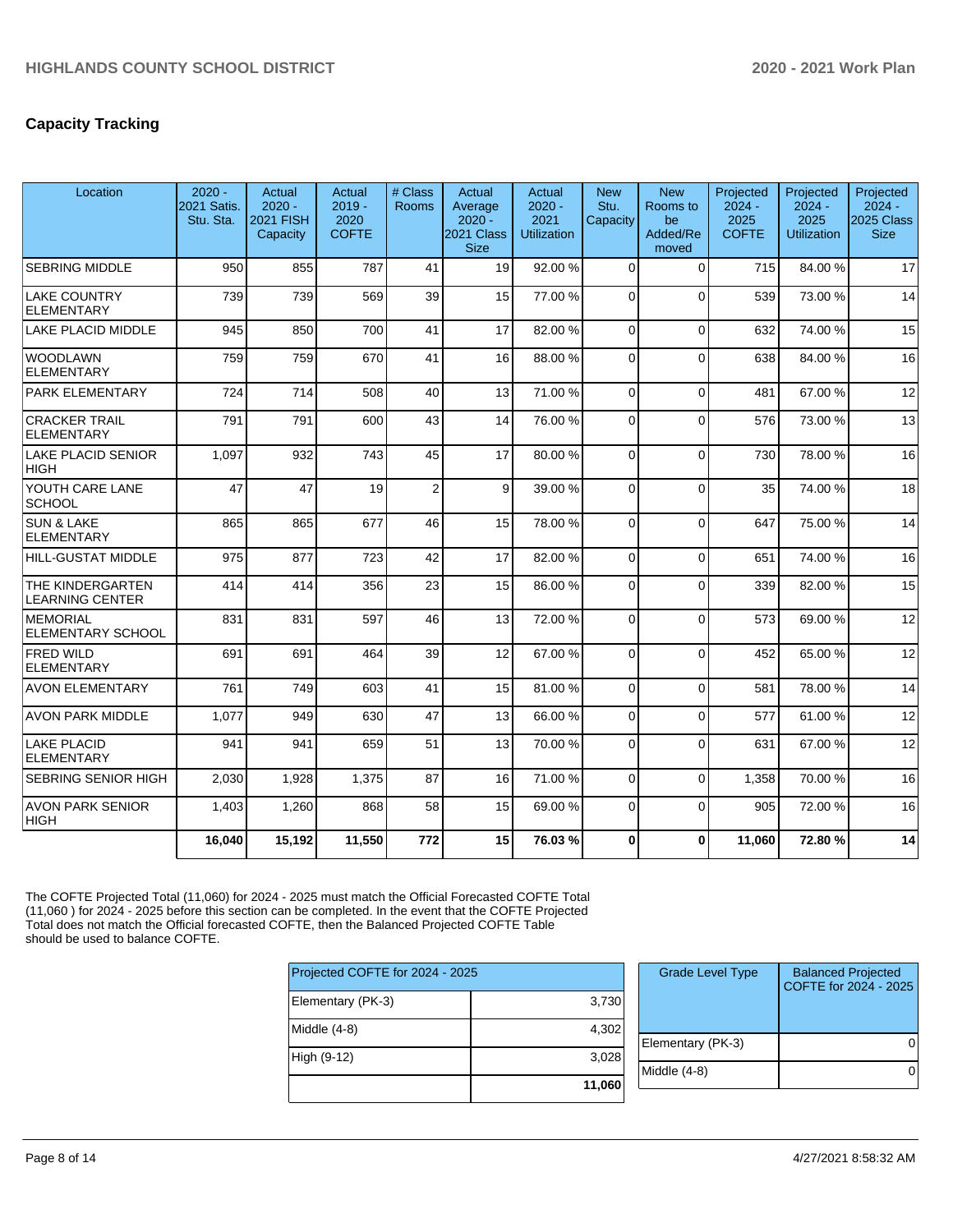| High (9-12) |        |
|-------------|--------|
|             | 11,060 |

#### **Relocatable Replacement**

Number of relocatable classrooms clearly identified and scheduled for replacement in the school board adopted financially feasible 5-year district work program.

| Location                               | $2020 - 2021$ | $-2022$<br>2021 | 2022 - 2023 | 2023 - 2024 | $2024 - 2025$ | Year 5 Total |
|----------------------------------------|---------------|-----------------|-------------|-------------|---------------|--------------|
| <b>Total Relocatable Replacements:</b> |               |                 |             |             |               |              |

#### **Charter Schools Tracking**

Information regarding the use of charter schools.

Nothing reported for this section.

#### **Special Purpose Classrooms Tracking**

The number of classrooms that will be used for certain special purposes in the current year, by facility and type of classroom, that the district will, 1), not use for educational purposes, and 2), the co-teaching classrooms that are not open plan classrooms and will be used for educational purposes.

| School | School Type                            | $\parallel$ # of Elementary $\parallel$ # of Middle 4-8 $\parallel$ # of High 9-12<br><b>K-3 Classrooms I</b> | <b>Classrooms</b> | <b>Classrooms</b> | # of $ESE$<br><b>Classrooms</b> | # of Combo<br><b>Classrooms</b> | Total<br><b>Classrooms</b> |
|--------|----------------------------------------|---------------------------------------------------------------------------------------------------------------|-------------------|-------------------|---------------------------------|---------------------------------|----------------------------|
|        | <b>Total Educational Classrooms: I</b> |                                                                                                               |                   |                   |                                 |                                 | 01                         |

| School |                                      | School Type $\left  \frac{1}{2}$ of Elementary $\left  \frac{1}{2}$ of Middle 4-8 $\right $ # of High 9-12<br><b>K-3 Classrooms I</b> | <b>Classrooms</b> | <b>Classrooms</b> | # of $ESE$<br><b>Classrooms</b> | # of Combo<br><b>Classrooms</b> | <b>Total</b><br><b>Classrooms</b> |
|--------|--------------------------------------|---------------------------------------------------------------------------------------------------------------------------------------|-------------------|-------------------|---------------------------------|---------------------------------|-----------------------------------|
|        | <b>Total Co-Teaching Classrooms:</b> |                                                                                                                                       |                   |                   |                                 | 0                               | 0                                 |

#### **Infrastructure Tracking**

**Necessary offsite infrastructure requirements resulting from expansions or new schools. This section should include infrastructure information related to capacity project schedules and other project schedules (Section 4).** 

Not Specified

**Proposed location of planned facilities, whether those locations are consistent with the comprehensive plans of all affected local governments, and recommendations for infrastructure and other improvements to land adjacent to existing facilities. Provisions of 1013.33(12), (13) and (14) and 1013.36** must be addressed for new facilities planned within the 1st three years of the plan (Section 5).

Not Specified

**Consistent with Comp Plan?** No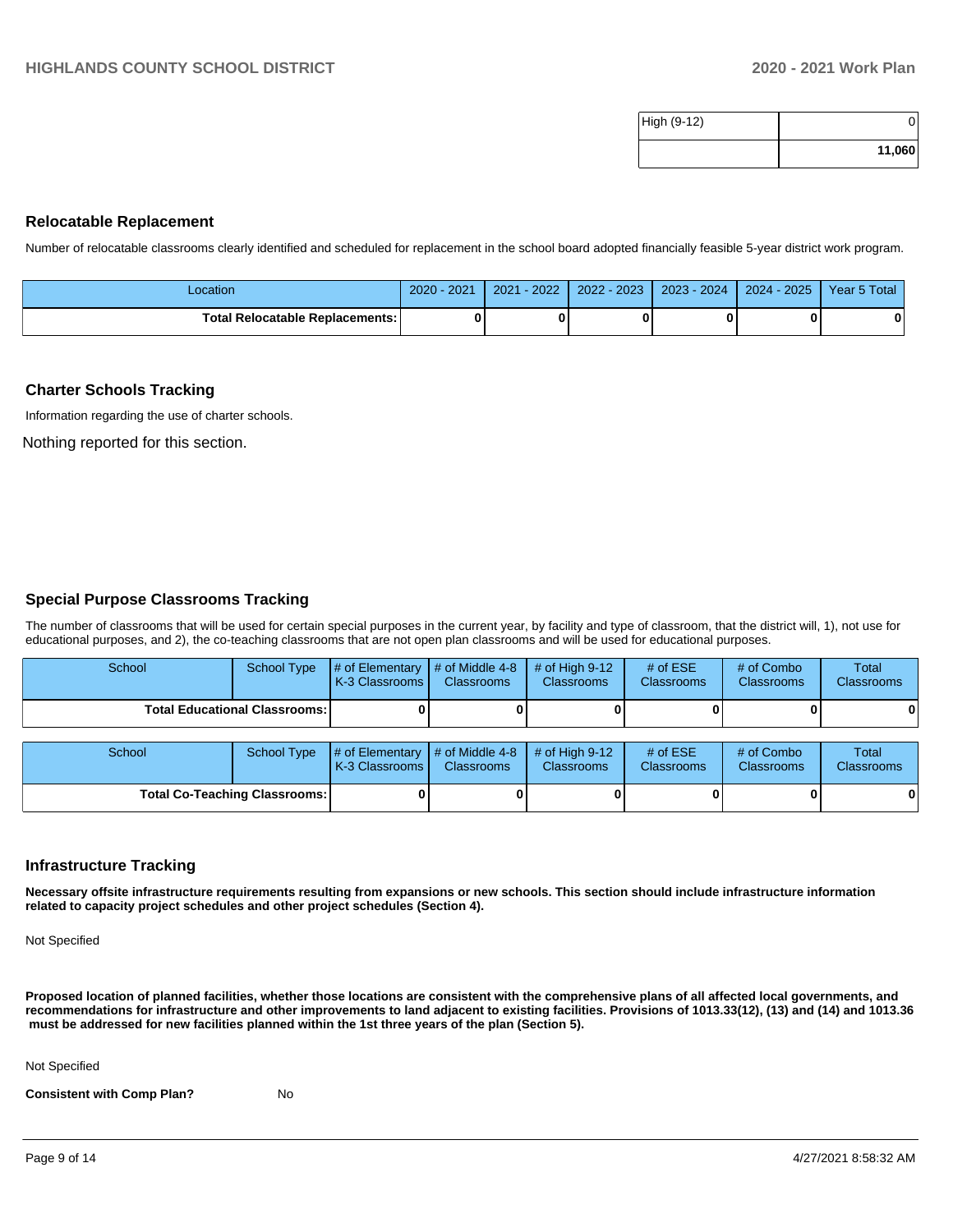### **Net New Classrooms**

The number of classrooms, by grade level and type of construction, that were added during the last fiscal year.

| List the net new classrooms added in the 2019 - 2020 fiscal year.                                                                                       |                                     |                            |                                |                        | List the net new classrooms to be added in the 2020 - 2021 fiscal<br>year. |                            |                                                                        |                        |
|---------------------------------------------------------------------------------------------------------------------------------------------------------|-------------------------------------|----------------------------|--------------------------------|------------------------|----------------------------------------------------------------------------|----------------------------|------------------------------------------------------------------------|------------------------|
| "Classrooms" is defined as capacity carrying classrooms that are added to increase<br>capacity to enable the district to meet the Class Size Amendment. |                                     |                            |                                |                        |                                                                            |                            | Totals for fiscal year 2020 - 2021 should match totals in Section 15A. |                        |
| Location                                                                                                                                                | $2019 - 2020$ #<br><b>Permanent</b> | $2019 - 2020$ #<br>Modular | $2019 - 2020$ #<br>Relocatable | $2019 - 2020$<br>Total | $2020 - 2021$ #<br><b>Permanent</b>                                        | $2020 - 2021$ #<br>Modular | $2020 - 2021$ #<br>Relocatable                                         | $2020 - 2021$<br>Total |
| Elementary (PK-3)                                                                                                                                       |                                     |                            |                                |                        |                                                                            |                            |                                                                        |                        |
| Middle (4-8)                                                                                                                                            |                                     |                            |                                |                        |                                                                            |                            |                                                                        |                        |
| High (9-12)                                                                                                                                             |                                     |                            |                                |                        |                                                                            |                            |                                                                        |                        |
|                                                                                                                                                         |                                     |                            |                                |                        |                                                                            |                            |                                                                        |                        |

#### **Relocatable Student Stations**

Number of students that will be educated in relocatable units, by school, in the current year, and the projected number of students for each of the years in the workplan.

| <b>Site</b>                      | 2020 - 2021 | $2021 - 2022$  | 2022 - 2023 | 2023 - 2024 | $2024 - 2025$   | 5 Year Average |
|----------------------------------|-------------|----------------|-------------|-------------|-----------------|----------------|
| <b>CRACKER TRAIL ELEMENTARY</b>  | 44          | 66             | 66          | 66          | 66              | 62             |
| <b>FRED WILD ELEMENTARY</b>      | 44          | 44             | 44          | 44          | 44              | 44             |
| <b>AVON ELEMENTARY</b>           | 54          | 54             | 54          | 54          | 54              | 54             |
| <b>AVON PARK MIDDLE</b>          | 66          | 66             | 66          | 66          | 66              | 66             |
| LAKE PLACID ELEMENTARY           | 147         | 155            | 155         | 155         | 155             | 153            |
| <b>SEBRING SENIOR HIGH</b>       | 75          | 50             | 50          | 50          | 50              | 55             |
| <b>AVON PARK SENIOR HIGH</b>     | $\Omega$    | $\mathbf 0$    | $\Omega$    | $\Omega$    | $\Omega$        | $\overline{0}$ |
| LAKE PLACID SENIOR HIGH          | 50          | 75             | 75          | 75          | 75              | 70             |
| YOUTH CARE LANE SCHOOL           | 47          | 50             | 50          | 50          | 50 <sub>1</sub> | 49             |
| <b>SUN &amp; LAKE ELEMENTARY</b> | 124         | 160            | 160         | 160         | 160             | 153            |
| HILL-GUSTAT MIDDLE               | $\Omega$    | $\overline{0}$ | $\Omega$    | $\Omega$    | $\overline{0}$  | $\overline{0}$ |
| THE KINDERGARTEN LEARNING CENTER | $\Omega$    | $\overline{0}$ | $\Omega$    | $\Omega$    | $\overline{0}$  | $\overline{0}$ |
| <b>SEBRING MIDDLE</b>            | 91          | 91             | 91          | 91          | 91              | 91             |
| <b>LAKE COUNTRY ELEMENTARY</b>   | 120         | 142            | 142         | 142         | 142             | 138            |
| LAKE PLACID MIDDLE               | 20          | 20             | 20          | 20          | 20              | 20             |
| WOODLAWN ELEMENTARY              | 94          | 36             | 36          | 36          | 36              | 48             |
| <b>PARK ELEMENTARY</b>           | 122         | 118            | 118         | 118         | 118             | 119            |
| IMEMORIAL ELEMENTARY SCHOOL      | $\Omega$    | 0              | $\Omega$    | $\Omega$    | $\Omega$        | $\overline{0}$ |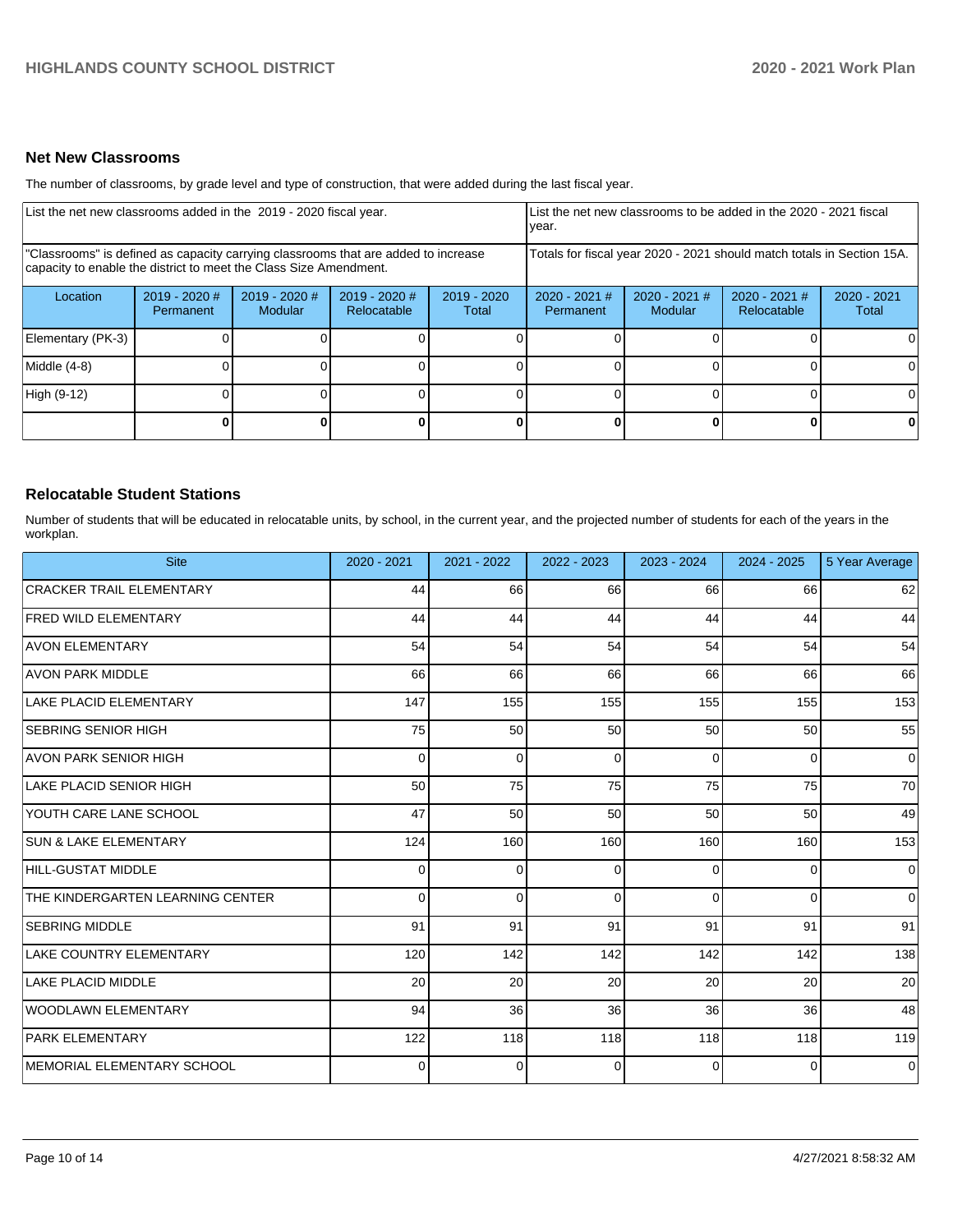| Totals for HIGHLANDS COUNTY SCHOOL DISTRICT       |          |        |        |        |        |        |
|---------------------------------------------------|----------|--------|--------|--------|--------|--------|
| Total students in relocatables by year.           | ا 098. ا | 1.127  | 1.127  | 1.127  | 1.127  | 1.121  |
| Total number of COFTE students projected by year. | 11,654   | 11.505 | 11.376 | 11.182 | 11,060 | 11,355 |
| Percent in relocatables by year.                  | 9%       | 10 %   | 10 %   | 10 %   | 10 %   | 10%    |

# **Leased Facilities Tracking**

Exising leased facilities and plans for the acquisition of leased facilities, including the number of classrooms and student stations, as reported in the educational plant survey, that are planned in that location at the end of the five year workplan.

| Location                         | # of Leased<br>Classrooms 2020 -<br>2021 | <b>FISH Student</b><br><b>Stations</b> | Owner                           | # of Leased<br>Classrooms 2024 -<br>2025 | <b>FISH Student</b><br><b>Stations</b> |
|----------------------------------|------------------------------------------|----------------------------------------|---------------------------------|------------------------------------------|----------------------------------------|
| <b>SEBRING MIDDLE</b>            | $\mathbf 0$                              | $\Omega$                               |                                 | $\Omega$                                 | 0                                      |
| <b>LAKE COUNTRY ELEMENTARY</b>   | $\Omega$                                 | $\Omega$                               | Mobile Modular<br>Management    |                                          | 22                                     |
| <b>LAKE PLACID MIDDLE</b>        | $\Omega$                                 |                                        |                                 | $\Omega$                                 | $\overline{0}$                         |
| WOODLAWN ELEMENTARY              | $\Omega$                                 | $\Omega$                               |                                 | $\Omega$                                 | $\mathbf 0$                            |
| <b>PARK ELEMENTARY</b>           | $\Omega$                                 | $\Omega$                               |                                 | 0                                        | 0                                      |
| <b>CRACKER TRAIL ELEMENTARY</b>  | $\overline{2}$                           |                                        | 44 Mobile Modular<br>Management | 2                                        | 44                                     |
| <b>FRED WILD ELEMENTARY</b>      | $\overline{c}$                           |                                        | 44 Mobile Modular<br>Management | $\overline{2}$                           | 44                                     |
| <b>AVON ELEMENTARY</b>           | $\Omega$                                 |                                        |                                 | $\Omega$                                 | $\overline{0}$                         |
| <b>AVON PARK MIDDLE</b>          | 3                                        |                                        | 66 Mobile Modular<br>Management | 3                                        | 66                                     |
| <b>SEBRING SENIOR HIGH</b>       | $\Omega$                                 | ſ                                      |                                 | $\Omega$                                 | $\mathbf 0$                            |
| <b>AVON PARK SENIOR HIGH</b>     | $\Omega$                                 | $\Omega$                               |                                 | $\Omega$                                 | 0                                      |
| LAKE PLACID SENIOR HIGH          | $\mathbf 0$                              | $\Omega$                               | Mobile Modular<br>Management    | $\Omega$                                 | 0                                      |
| YOUTH CARE LANE SCHOOL           | $\mathbf 0$                              |                                        |                                 | $\Omega$                                 | $\overline{0}$                         |
| <b>SUN &amp; LAKE ELEMENTARY</b> | 3                                        |                                        | 66 Mobile Modular<br>Management | 3                                        | 66                                     |
| <b>HILL-GUSTAT MIDDLE</b>        | $\mathbf 0$                              | $\sqrt{ }$                             |                                 | $\Omega$                                 | 0                                      |
| THE KINDERGARTEN LEARNING CENTER | $\mathbf 0$                              | $\Omega$                               |                                 | $\Omega$                                 | 0                                      |
| MEMORIAL ELEMENTARY SCHOOL       | $\Omega$                                 | $\Omega$                               |                                 | $\Omega$                                 | 0                                      |
| <b>LAKE PLACID ELEMENTARY</b>    | $\Omega$                                 |                                        | 0 Mobile Modular<br>Management  | $\overline{2}$                           | 44                                     |
|                                  | 10                                       | 220                                    |                                 | 13                                       | 286                                    |

# **Failed Standard Relocatable Tracking**

Relocatable units currently reported by school, from FISH, and the number of relocatable units identified as 'Failed Standards'.

Nothing reported for this section.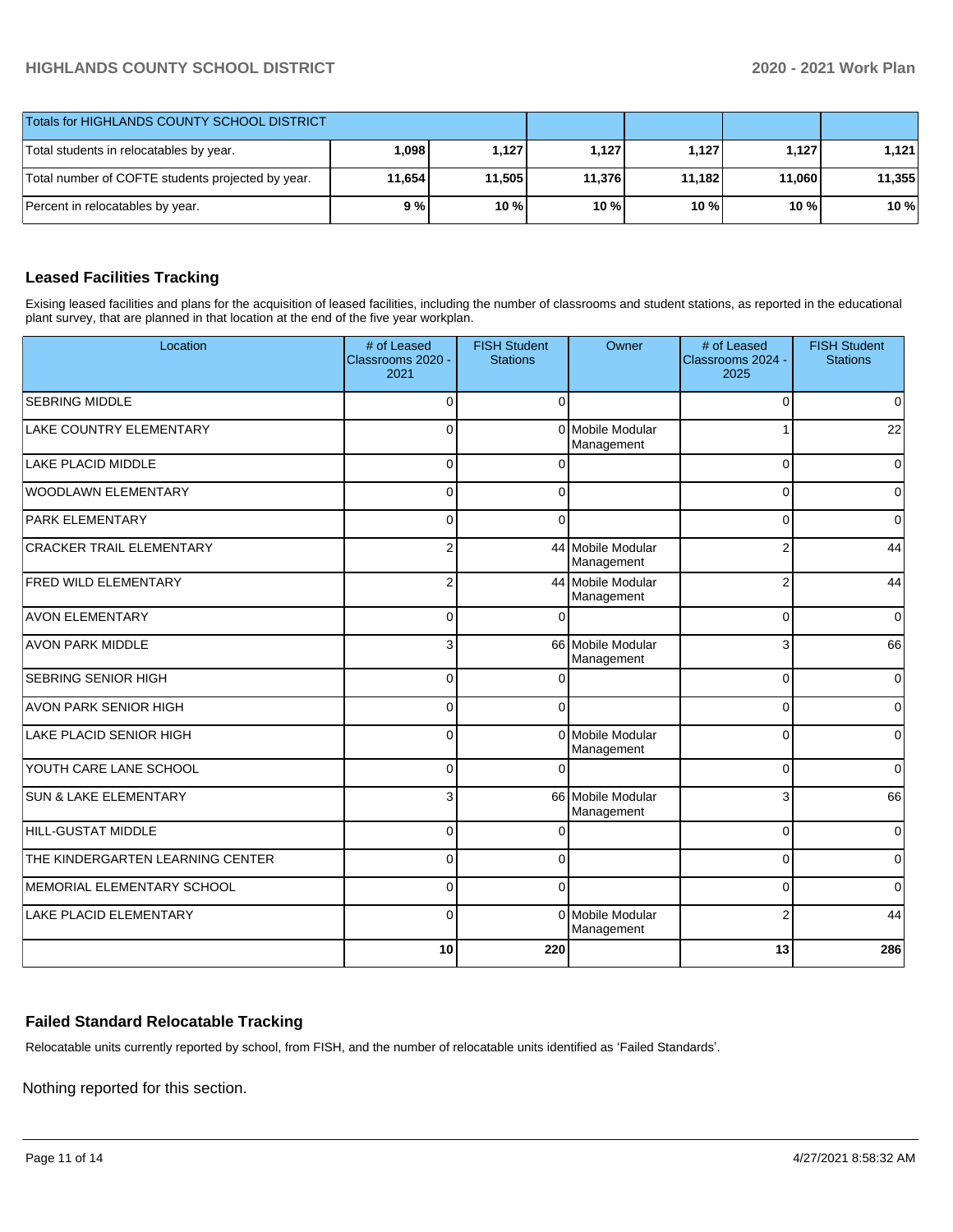# **Planning**

#### **Class Size Reduction Planning**

**Plans approved by the school board that reduce the need for permanent student stations such as acceptable school capacity levels, redistricting, busing, year-round schools, charter schools, magnet schools, public-private partnerships, multitrack scheduling, grade level organization, block scheduling, or other alternatives.**

None

#### **School Closure Planning**

**Plans for the closure of any school, including plans for disposition of the facility or usage of facility space, and anticipated revenues.** 

# **Long Range Planning**

#### **Ten-Year Maintenance**

District projects and locations regarding the projected need for major renovation, repair, and maintenance projects within the district in years 6-10 beyond the projects plans detailed in the five years covered by the work plan.

Nothing reported for this section.

#### **Ten-Year Capacity**

Schedule of capital outlay projects projected to ensure the availability of satisfactory student stations for the projected student enrollment in K-12 programs for the future 5 years beyond the 5-year district facilities work program.

Nothing reported for this section.

#### **Ten-Year Planned Utilization**

Schedule of planned capital outlay projects identifying the standard grade groupings, capacities, and planned utilization rates of future educational facilities of the district for both permanent and relocatable facilities.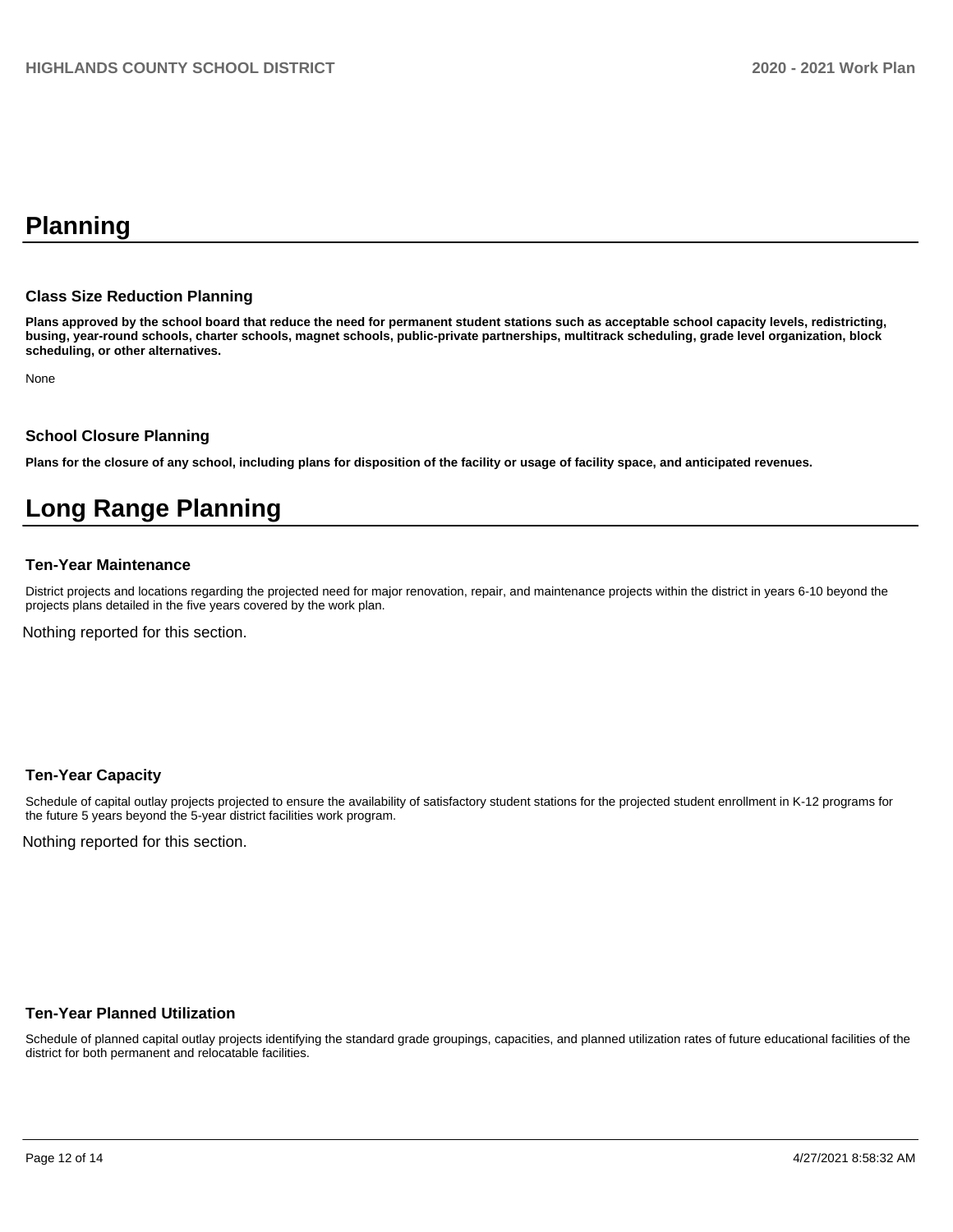| <b>Grade Level Projections</b>  | <b>FISH</b><br><b>Student</b><br><b>Stations</b> | <b>Actual 2019 -</b><br><b>2020 FISH</b><br>Capacity | Actual<br>$2019 -$<br>2020<br><b>COFTE</b> | Actual 2019 - 2020<br><b>Utilization</b> | Actual 2020 - 2021 / 2029 - 2030 new<br>Student Capacity to be added/removed | Projected 2029<br>2030 COFTE | Projected 2029 -<br>2030 Utilization |
|---------------------------------|--------------------------------------------------|------------------------------------------------------|--------------------------------------------|------------------------------------------|------------------------------------------------------------------------------|------------------------------|--------------------------------------|
| Elementary - District<br>Totals | 7.516                                            | 7,516                                                | 5,702.89                                   | 75.88%                                   |                                                                              | 5,746                        | 76.45 %                              |
| Middle - District Totals        | 3.947                                            | 3,551                                                | 2,841.35                                   | 80.01 %                                  |                                                                              | 2.741                        | 77.19 %                              |
| High - District Totals          | 4.530                                            | 4.122                                                | 2.987.00                                   | 72.46 %                                  |                                                                              | 3.075                        | 74.60%                               |
| Other - ESE, etc                | 47                                               | 47                                                   | 18.54                                      | 40.43 %                                  |                                                                              | 30                           | 63.83 %                              |
|                                 | 16.040                                           | 15,236                                               | 11.549.78                                  | 75.81 %                                  |                                                                              | 11,592                       | 76.08%                               |

**Combination schools are included with the middle schools for student stations, capacity, COFTE and utilization purposes because these facilities all have a 90% utilization factor. Use this space to explain or define the grade groupings for combination schools.** 

No comments to report.

#### **Ten-Year Infrastructure Planning**

**Proposed Location of Planned New, Remodeled, or New Additions to Facilities in 06 thru 10 out years (Section 28).**

Nothing reported for this section.

Plans for closure of any school, including plans for disposition of the facility or usage of facility space, and anticipated revenues in the 06 thru 10 out **years (Section 29).**

Nothing reported for this section.

#### **Twenty-Year Maintenance**

District projects and locations regarding the projected need for major renovation, repair, and maintenance projects within the district in years 11-20 beyond the projects plans detailed in the five years covered by the work plan.

Nothing reported for this section.

#### **Twenty-Year Capacity**

Schedule of capital outlay projects projected to ensure the availability of satisfactory student stations for the projected student enrollment in K-12 programs for the future 11-20 years beyond the 5-year district facilities work program.

Nothing reported for this section.